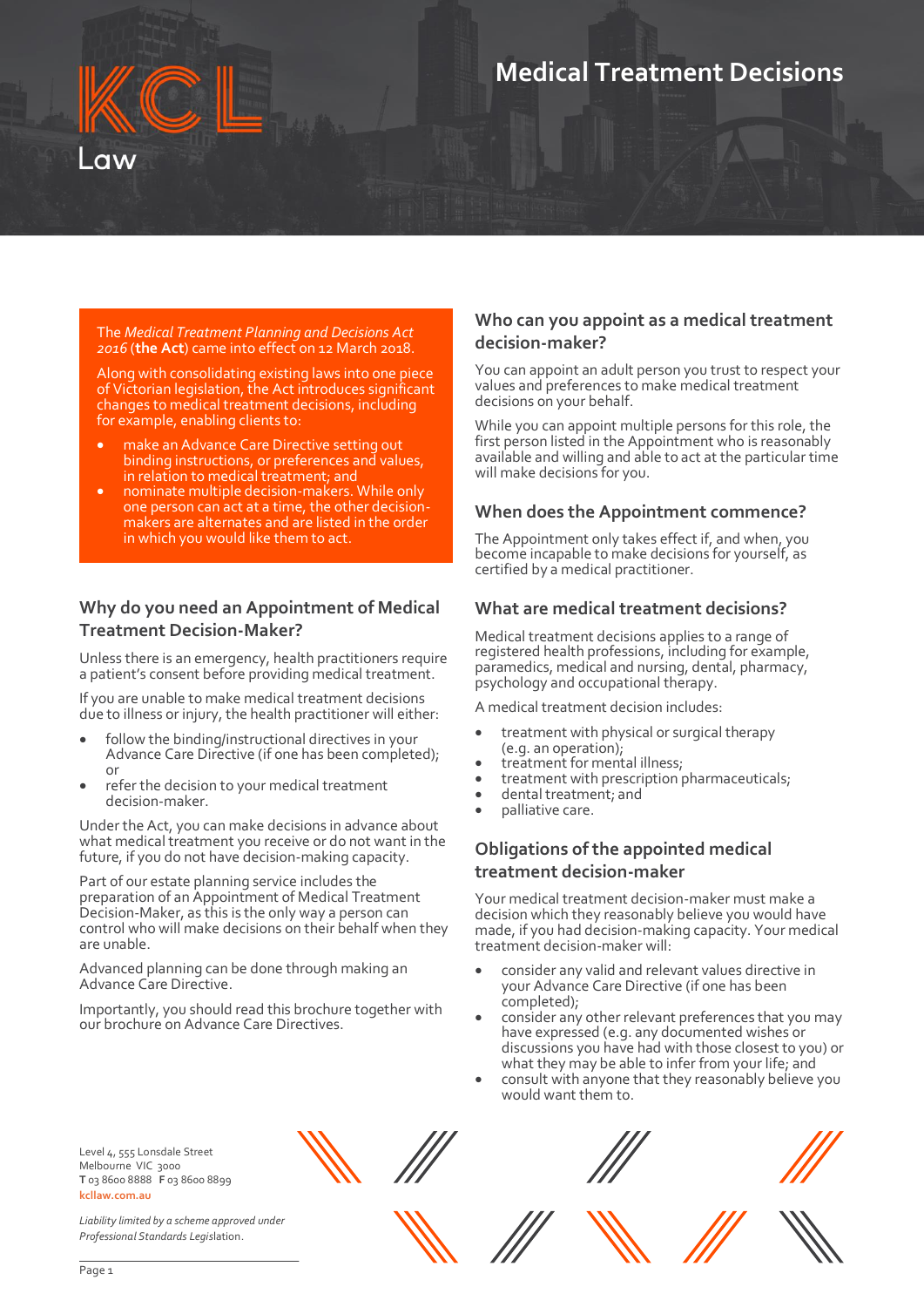

If your preferences are not known, your medical treatment decision-maker must:

- act in good faith and with due diligence; and
- consider the likely effects and consequences of the medical treatment, including the likely effectiveness and whether there are any alternatives (including refusing medical treatment) that would better promote your personal and social wellbeing, having regard to the need to respond your individuality.

It is therefore important that you:

- discuss your preferences with your medical treatment decision-maker;
- continue to keep your medical treatment decisionmaker informed of any changes to your values and preferences; and
- provide your medical treatment decision-maker with a copy of your Advanced Health Directive – if you have completed this document.

Your medical treatment decision-maker(s) must accept the Appointment and confirm that he or she:

- understands their obligations;
- undertakes to act in accordance with your known preferences and values;
- undertakes to promote your personal and social wellbeing, having regard to the need to respect your individuality; and
- has read and understands any Advance Care Directive that you have given before, or at the same time as, the appointment.

#### **Protective measures**

Criminal offences may apply to a medical treatment decision-maker who:

- induces a person to make an Advance Care Directive;
- knowingly makes a false or misleading statement in relation to an Advance Care Directive;
- purports to act if they are not the appointed medical treatment decision-maker (e.g. if the appointment was revoked); or
- induces a person to make an Appointment of Medical Treatment Decision-Maker.

## **What to do after you have completed the Appointment**

Your Appointment should be kept in a safe place, known to your medical treatment decision-maker.

You should also consider:

- providing a copy of your Appointment and Advanced Health Directive (if you have completed this document) to your medical treatment decisionmaker(s), doctor and hospital (if relevant); and
- uploading a copy to MyHealthRecord.gov.au.

Your medical treatment decision-maker should also maintain accurate records of all medical decisions made and the reasons why they chose to make those decisions. The records should contain copies of all correspondences, notes of conversations with you, your doctors and health service professionals. These records may be useful if a dispute arises with a doctor or health service professional, or if someone challenges that the decisions was not in accordance with your wishes.

#### **When does the Appointment end?**

The Appointment will end on any of the following circumstances:

- your death;
- the death of your appointed medical treatment decision-maker(s);
- your medical treatment decision-maker(s) resign;
- you revoke the Appointment (whilst you are competent to do so) and notify your appointed medical treatment decision-maker(s); or
- you sign a later Appointment, which revokes all previous Appointment and notify your appointed medical treatment decision-maker(s).

Level 4, 555 Lonsdale Street Melbourne VIC 3000 **T** 03 8600 8888 **F** 03 8600 8899 **kcllaw.com.au**

*Liability limited by a scheme approved under Professional Standards Legis*lation.